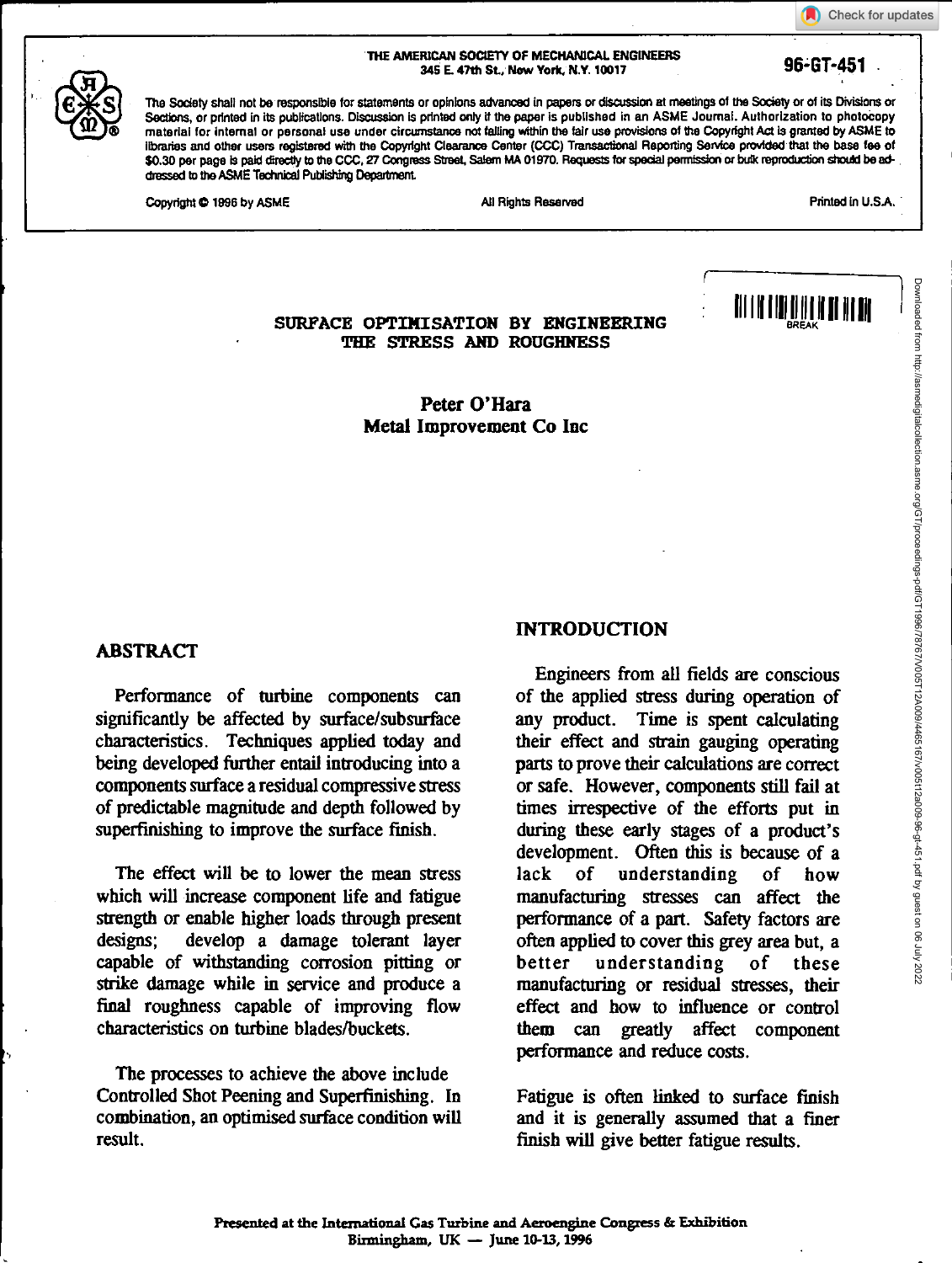$\overline{\mathbf{A}}$ 

This may not be the case and care must be taken with the selection of any manufacturing process and the specifications of how each should be performed. However in situations where rolling or sliding contact and gas/fluid flow conditions are critical, reducing the surface finish and or changing the symmetry of the profile will lead to benefit.

### MANUFACTURING STRESSES

All manufacturing processes, through the action of heat and/or cold work, will result in self stresses induced in a surface. These may be tensile or compressive; high or low in magnitude and quite shallow or of significant depth. In general the thermal manufacturing processes (welding, laser cutting, electric discharge machining, wire cutting) leave the surface with residual tensile stresses of high magnitude and a heat affected and recast layer. The depth will vary considerably with thermal manufacturing techniques but tensile stresses are normal. Chemical manufacturing processes tend to leave the surface of a part relatively smooth and stress free, but there may be some form of intergranular attack which, depending on the base material and the application may be detrimental.

The mechanical methods of manufacturing such as milling, turning, drilling and grinding equally vary the end result. This approach will vary the final stress but tend to be less of a concern than the thermal manufacturing techniques. However, the sharpness of the tool and speed of cutting are critical. Grinding is one of those processes whereby the surface may be left in a state of residual compression or residual tension of very high magnitude. Figure 1 shows the variation in residual stress profile that is feasible with three different types of grinding. [1]

That variation in stress level is plotted against fatigue strength and is shown in Figure 2, indicating a considerable variation in fatigue strength which designers and manufacturing engineers often are unaware of or ignore. [2]

Controlled Shot Peening on all of these processes will yield the surface in tension and superimpose a residual compressive stress. Even surfaces with a residual compressive stress will yield in tension and result in the typical stress induced by Shot Peening. Where deep self stresses exist from prior manufacturing processes, the Shot Peening parameters may have to *be*  altered to ensure total relief of those prior stresses. However the influence of any detrimental manufacturing stresses will be reduced or eliminated with the result that the scatter phenomena of fatigue will be reduced and a general lift in fatigue strength noted.

#### FAILURE PROBLEMS

The technique of Controlled Shot Peening and Superfinishing are applicable to a range of failure problems such as Fatigue, Corrosion Fatigue, Stress Corrosion Cracking, Fretting, Fretting Fatigue, Galling, Wear, Cavitation Erosion, Surface Fatigue, Contact Fatigue and Spalling. Controlled Shot Peening and Superfinishing will, in combination, have an effect on residual stress, work hardening, surface roughness and grain size which will change the surface<br>characteristics and correspondingly correspondingly influence the failure problems mentioned.

Fatigue in metals is the result of repeated or cyclic loads at levels insufficient to cause large amounts of plastic deformation but sufficient to accumulate damage which may cause failure. One characteristic of fatigue is the random or unpredictable nature of its occurrence, hence the precautions adopted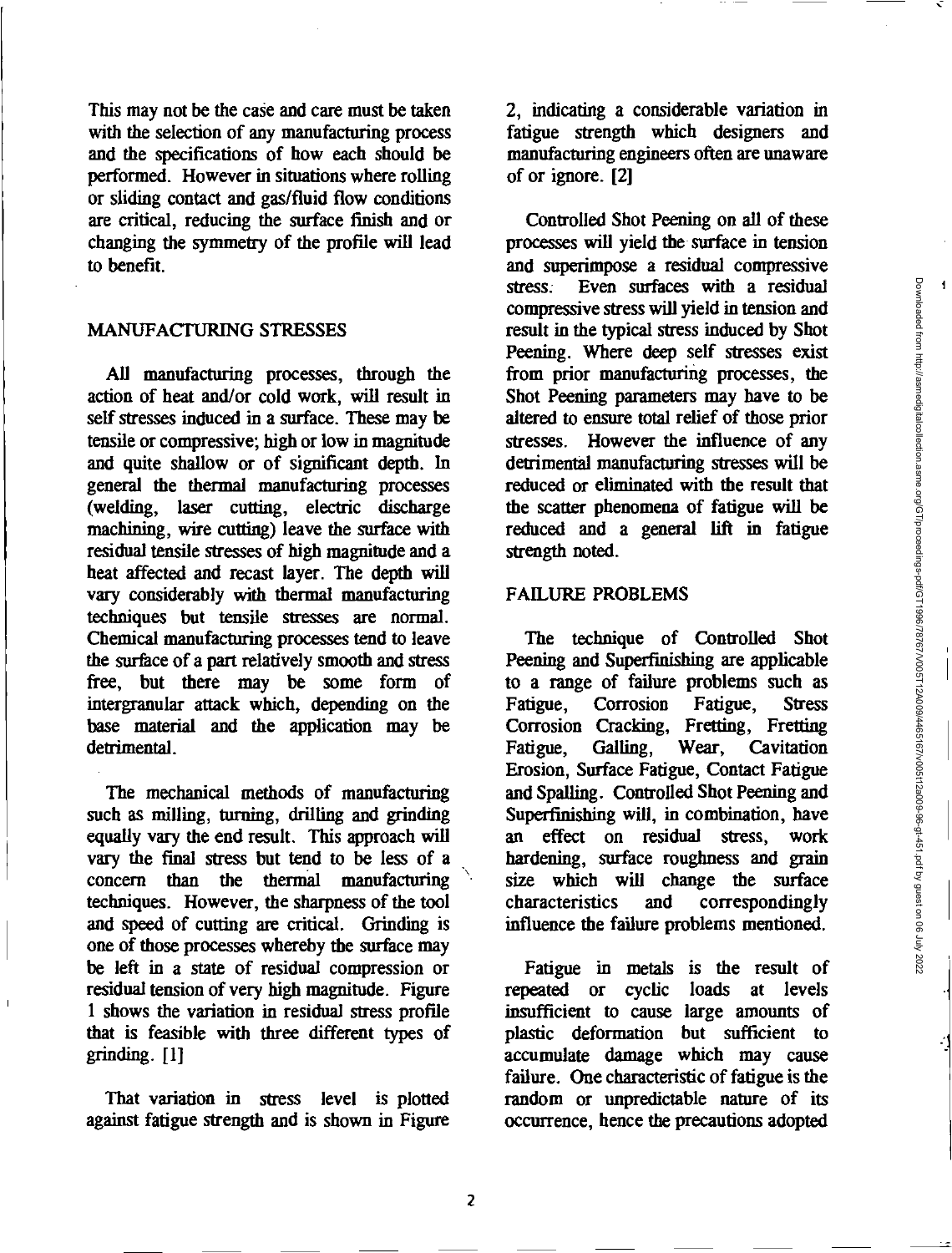by designers concerned that a premature failure may result. This failure mechanism has been studied for nearly 150 years and today many sophisticated fatigue techniques exist using computers capable of complex mathematics but displayed on simplified graphics. It is therefore surprising that with this capability now available, where predictions on performance are possible for different geometric shapes and various applied stresses, that the influence of residual stress has been comparatively ignored. Figure 3 shows schematically the influence of residual stress on the mean stress and the potential benefit on extending life. [3] The general approach to residual stress in the majority of cases appears to have been to assume the worst and plan accordingly. While erring on the safe side, this approach ignores the considerable potential for fatigue life improvements of 10 to 30 times or fatigue strength improvements of 30%.

Stress Corrosion cracking (SCC) is a progressive fracture mechanism in metals that is caused by the simultaneous interaction of a corrodent and a sustained tensile stress. Structural failure due to SCC is often sudden and unpredictable, occurring after as little as a few hours of exposure, or after months or even years of satisfactory service. It is frequently encountered in the absence of any other obvious kinds of corrosive attack. Virtually all alloy systems are susceptible to SCC by a specific corrodent under a specific set of conditions.

The tensile stresses necessary for SCC are "static", and they may be residual and/or applied. Progressive cracking due to "cyclic" stresses in a corrosive environment is termed "corrosion-fatigue." The boundary between SCC and corrosion-fatigue is sometimes vague. Nevertheless, because the environment that cause them are not the same, the two are treated as separate and distinct metal failure mechanisms. Compressive residual stresses, such as those induced in the surface layers by Controlled Shot Peening, nevertheless, can be

used to prevent or to delay both phenomena. The Stress Corrosion Triangle in Figure 4 shows how the removal of one part can influence the problem [4].

#### CONTROLLED SHOT PEENING

Controlled shot peening is a surface processing technique impinging the surface of a metal with spherical media to yield that surface in tension. The core of the material resists the stretching of the outer layers, resulting in a near surface residual compressive stress whose maximum value is approximately equal to 60% of the UTS of the base material in compression.

The relationship between residual stress and ultimate strength are shown on Figure 5. [5] The depth of residual compressive stress can be from a few microns to 2/3mm in depth.

The media used to conduct shot peening can be cast *steel,* stainless steel, ceramic or glass and vary in size from 50 micron to 6mm in diameter. Projecting velocities varying from gravity to 200 m/s.

Varying the peening parameters and therefore the kinetic energy transferred to the substrate will vary the residual stress profile shown in Figure 5.

The media required for processing must, as the ball pein hammer, be spherical in shape, ensuring all energy is dissipated yielding the base material with no cutting action as experienced during shot / grit blasting. New media is graded in both size and shape ensuring the starting point is known and thereafter continuously graded in operation to ensure the media shape is maintained. A loss of shape will result in loss of stress profile and thereby performance of the end product.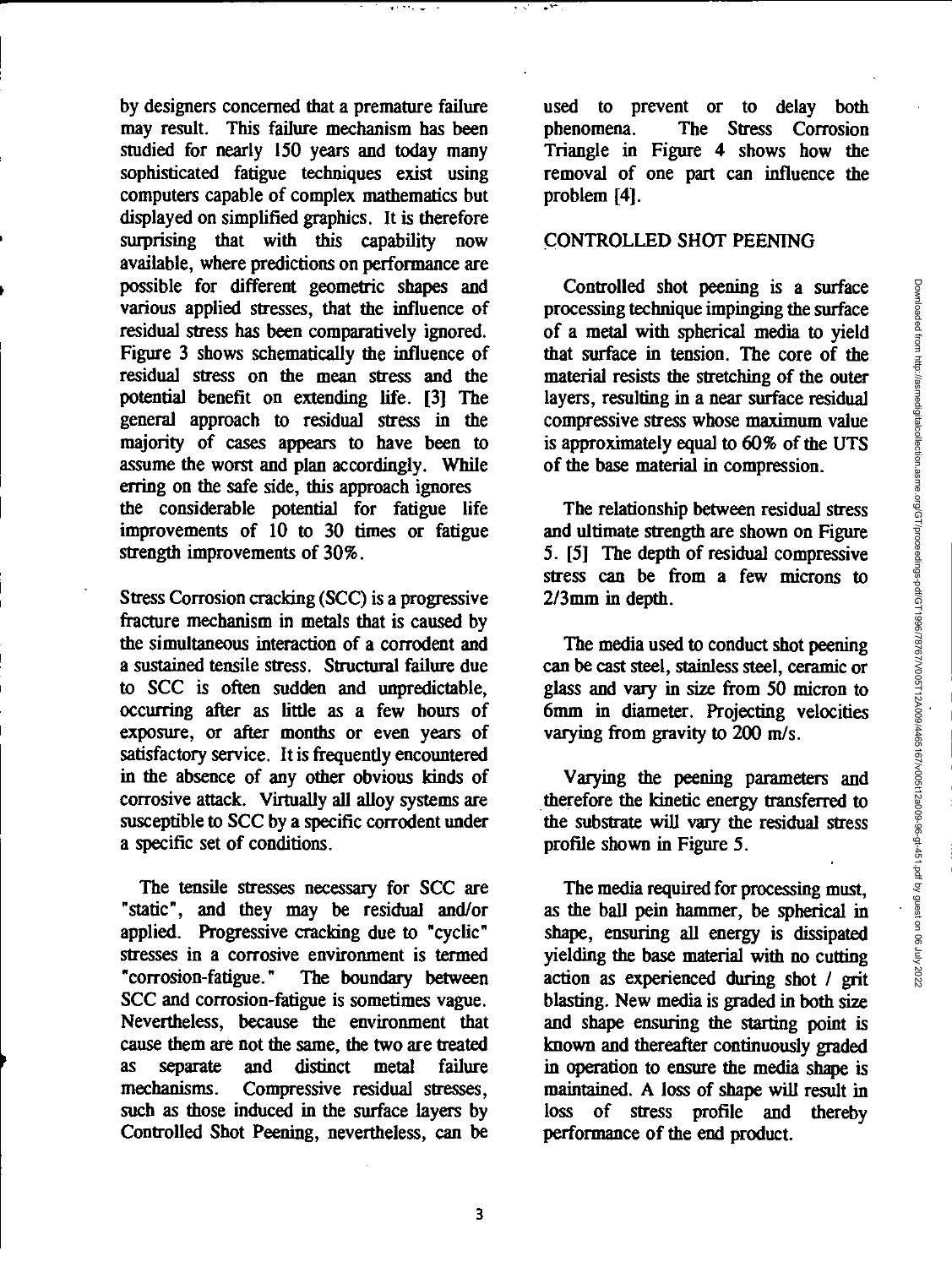Coverage is critical to ensure that all of the original surface is obliterated. This ensures all prior detrimental stresses from whatever manufacturing techniques are removed and replaced by the compressive stress mentioned earlier. Coverage is checked by either a 10 X magnifying glass or preferably a fluorescent dye.

It is also important that wherever possible, the technique of shot peening is mechanised, ensuring that the stress profile required is repeated consistently from component to component.

Mechanisation has developed to such an extent that Computer Controlled Shot Peening machines are in use. The relative motions of the peening stream and the components are controlled, monitored and recorded in addition to the shot flow, pressure, media level, etc. The components are then released with a computer read out where the parameters during the processing are stated.

One specific application today uses a robotic manipulator to position the nozzle inside Inconel 600 steam generator tubing to retard stress corrosion cracking in the Nuclear Power Industry.

This work is performed on site and the closed loop shot peening system ensures accurate delivery and recovery of all media with all variables monitored and recorded confirming each tube has been treated properly.

#### SUPERFINISHING

Superfinishing is a technique of final machining in a controlled gentle 'manner to improve surface finish. The particular technique of superfinishing described in this Paper uses oxalic acids and vibrofinishing stones to preferentially remove surface asperities. The oxalic acids oxidise the surface which causes the asperities to be more susceptible to micro honing

with the result that the most positive (peaks) surface areas are removed progressively. The vibrofmishing stones are selected to span machine lay and therefore cutting of the negative (valleys) surface areas are avoided. Consequently the symmetry of the profile can be altered producing a negative skew. This is ideal for contact or flow conditions where peaks are removed and valleys retained (the golf ball principle).

This technique has been applied to turbine blades/buckets coated or uncoated to improve surface finish. In situations where the metallic coatings produce finishes in the region of 10 microns Ra the preferred technique is to initially Shot Peen. This increases the density of the coating and reduces that initial roughness quickly. The intermediate finish could be in the region of 2.5/3.5 microns Ra. Better surface finish as could be achieved on some metallic coatings by secondary Shot Peening prior to the Superfinishing phase. The Superfinishing will subsequently *reduce* these finishes to 1.0/1.5 microns Ra. However, the final finish is completely dependant on the starting condition and the length of time the processing is conducted. The longer the time the greater the cost. In bearing or gear applications where the starting roughness is very low as shown in Table 1, the final roughness can be less than 0.05 microns Ra. It will be noted from Table 1 that Controlled Shot Peening onto as-ground EN 36 case carburised gear flanks, removed the directionality of the ground finish and produced a similar High Spot Count across or along the machine lay. This feature gives benefit on the mating surface of seals where leakage may have been experienced.

Trials on gear flanks to reduce surface pitting have increased product life by four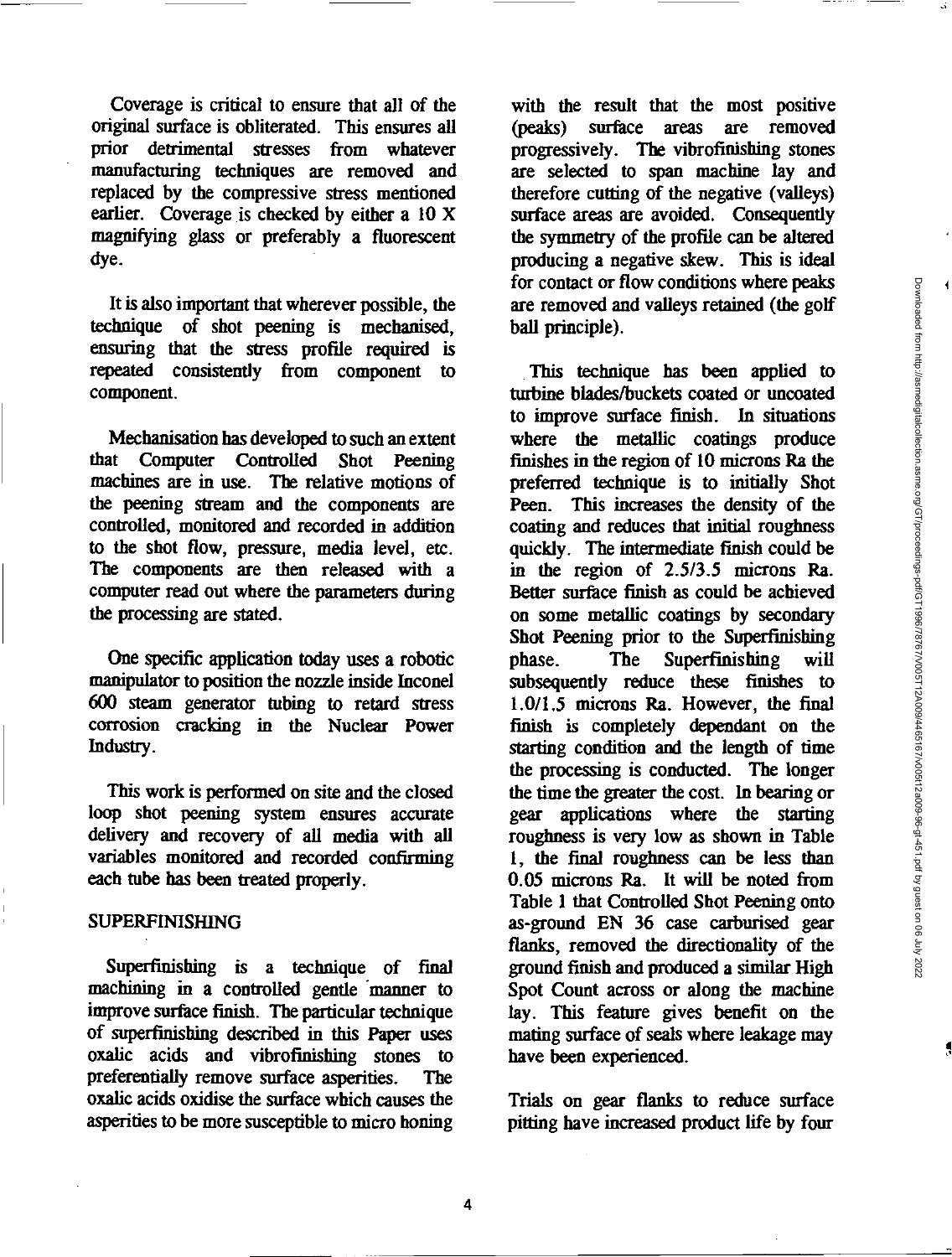fold. The symmetry of the roughness in this instance was 0.0 Rsk prior to superfinishing and -0.5 Rsk after. Rsk is the measure of the symmetry of the profile about the mean line and it will distinguish between asymmetrical profiles of the same Ra or Rt. A negative Rsk or skew has a comparatively flat profile above the mean line and a positive Rsk or skew has a peaked or sharp profile above the mean line. The roughness readings were 0.494 micron Ra  $(2.944 \text{ Rt})$  initially and 0.059 micron Ra  $(0.446 \text{ m})$ Rt) after superfmishing. However neither of these two types of measuring systems adequately indicate how a surface will respond in a contact situation. The negative Rsk is a preferred approach on any contact application such as gear flanks or bearings.

#### **CONCLUSIONS**

Engineering the surface stress and roughness may be considered as an additional cost. However in any situation where the total life cycle of the product is a concern, the costs of product failure and lost production must be part of the analysis. Consequently, taking care at the product design and production stage of the surface by developing a predictable residual compressive stress and superfinishing where flow or contact situations arise, will extend product life and reduce costs. This does not only apply at the initial stages of design and manufacture. In service, should premature failures arise, this approach can be implemented with the assistance/support of the initial design authority.

#### **REFERENCES**

[1] KOSTER W.P. et al., "Surface Integrity of Machined Structural Components" Technical Report AFML-TR-70-11, March 1970.

121 KOSTER W.P. "Surface Integrity of Machined Materials" Technical Report AFML-TR-74-60. April 1974.

[3] BANNANTINE J.A. et al, "Fundamentals of Metal Fatigue Analysis" Prentice Hall, 1990.

[4] METAL IMPROVEMENT "The Applications of Controlled Shot Peening for the Prevention of Stress Corrosion Cracking" 1991.

[5] METAL IMPROVEMENT "Shot Peening Applications" 7th Edition 1990.



Figure 1 Residual Stress in AISI 4340 Steel (HRc50) after Surface Grinding